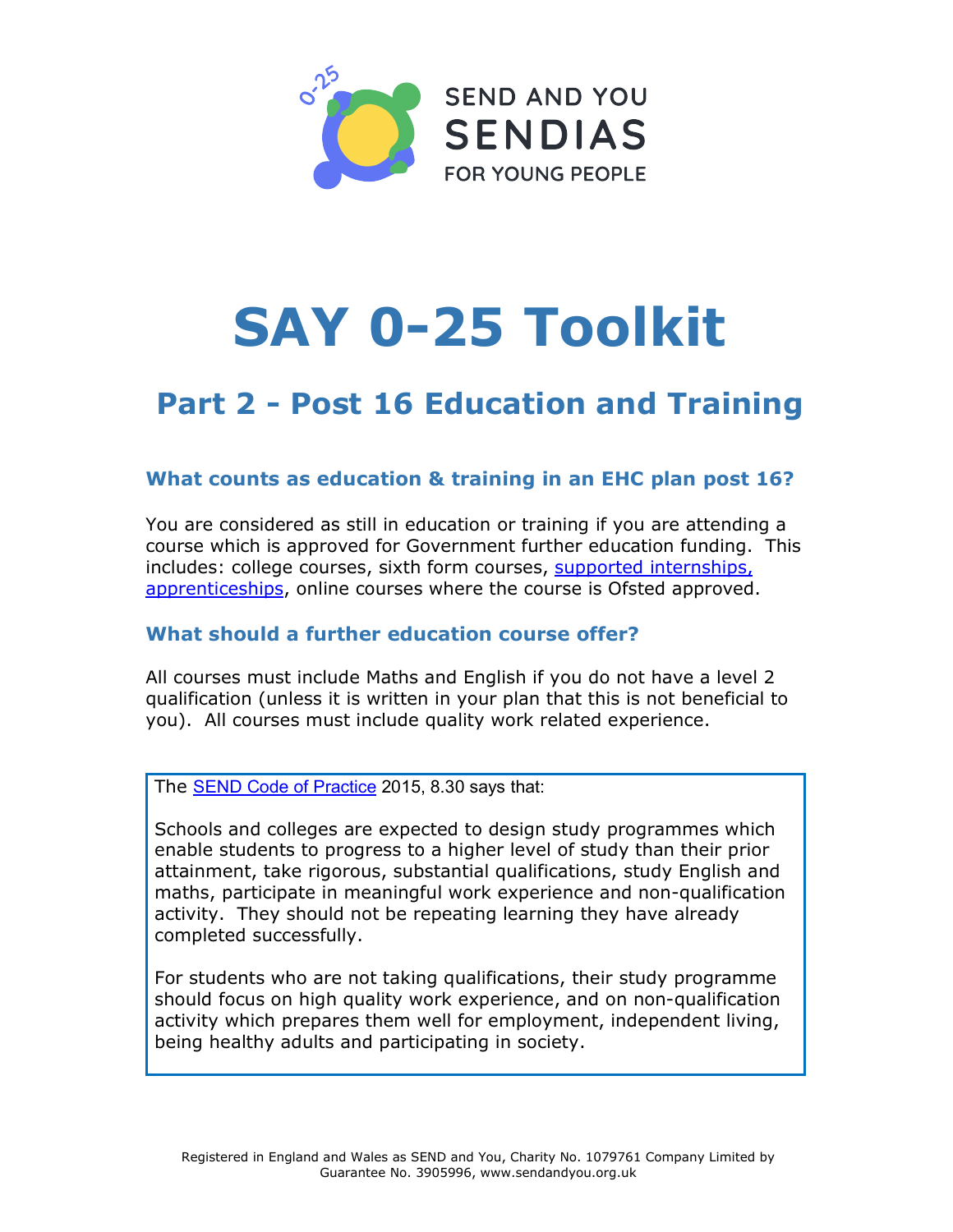### Health or social care

As well as your course details, EHC plans may also include additional education or training such as travel training or speech and language therapy.

The **SEND Code of Practice** 2015, 9.73 says:

Health or social care provision which educates or trains a child or young person must be treated as special educational provision and included in Section F of the EHC plan.

# Will I get my choice of college?

When making a decision about your educational placement the local authority must consider your views.

The SEND Code of Practice 2015, 9.79 says:

The local authority must comply with your wishes unless: the post 16 institution is unsuitable for your age, ability, aptitude or SEND. Attending will be incompatible with the efficient education of others, or the efficient use of resources.

For example, the local authority may choose to name a post 16 provision if it is a lot less expensive than your choice – as long as it meets all of your needs.

If you are not happy with a decision you can appeal. Please contact SEND and You (a parent or carer can help you) if you need information, advice or support. We are here to help.

#### What if I have a special educational need (SEND) or a learning disability or difficulty (LDD) but don't have an EHC plan?

If you are a student with a learning difficulty or disability and you need special educational provision, the college must use its best endeavours to put appropriate support in place.

Post 16 sixth forms and colleges have a duty to meet the needs of students with SEND in the same way that schools do. They must follow a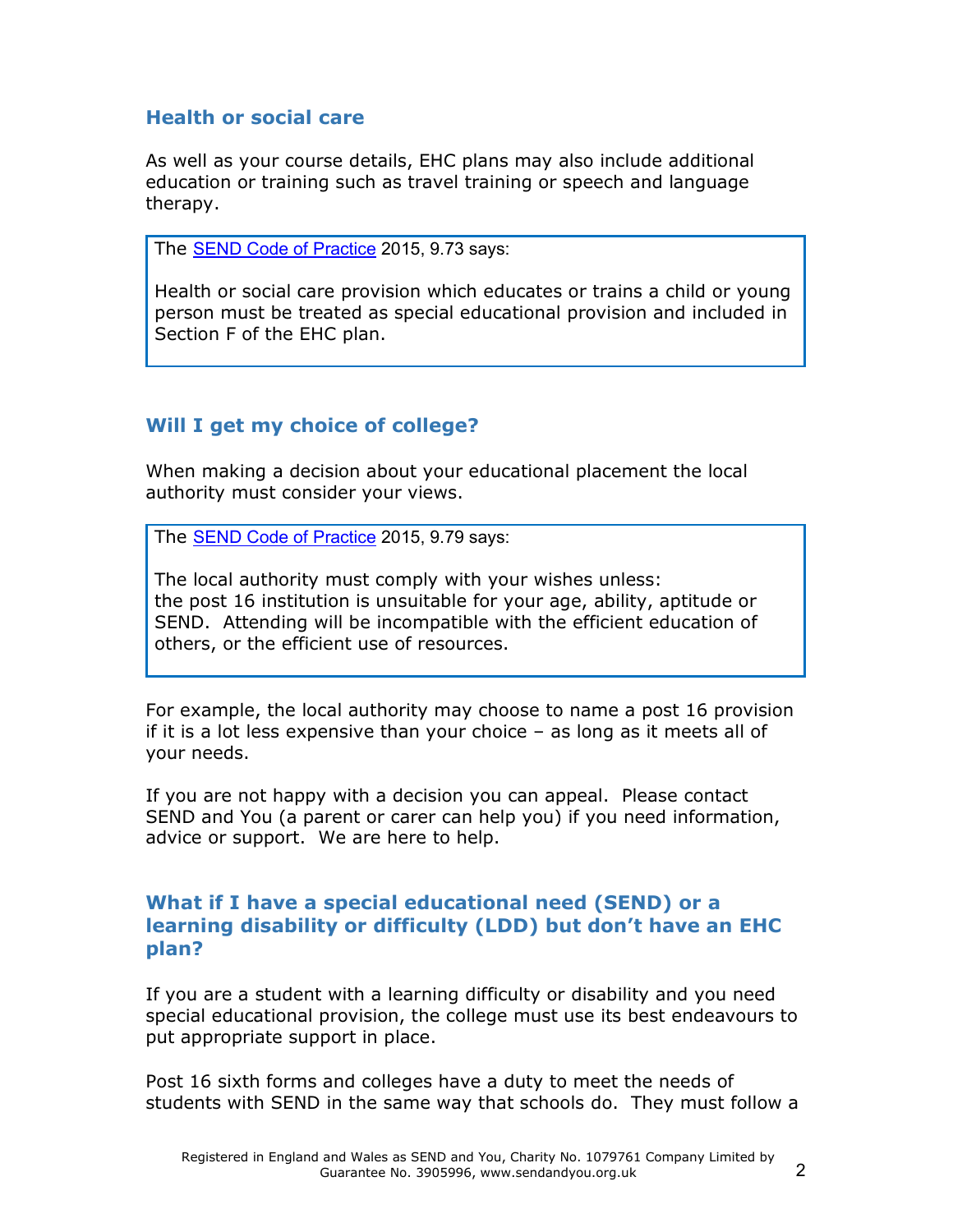process of Assess, Plan, Do, Review in line with the SEND Code of Practice 2015.



If you need support, colleges should keep a student profile and record of your support up to date. They should regularly discuss this support with you (at least 3 times a year).

They should record details of what additional or different provision they offer to meet your SEN and help you progress towards specified outcomes.

For more information see the Department for Education's Further Education Guide to the Code of Practice

Post 16 providers **must** comply with the Equalities Act 2010

They **must** make reasonable adjustments to ensure disabled young people are not at a substantial disadvantage compared with their peers.

# What if I need 5 days a week at college or residential?

Local authorities should consider the need for a full package of education, health and social care provision that covers 5 days a week where that is appropriate to meet your needs.

5-day packages do not need to be offered by the same provider and they may include non-educational activities e.g. work experience.

Residential packages of support may be considered if a social care, education or health based need for residential provision is identified e.g. if a professional recommends a waking day curriculum. Where residential provision is appropriate this must be recorded under 'provision' on the EHC plan.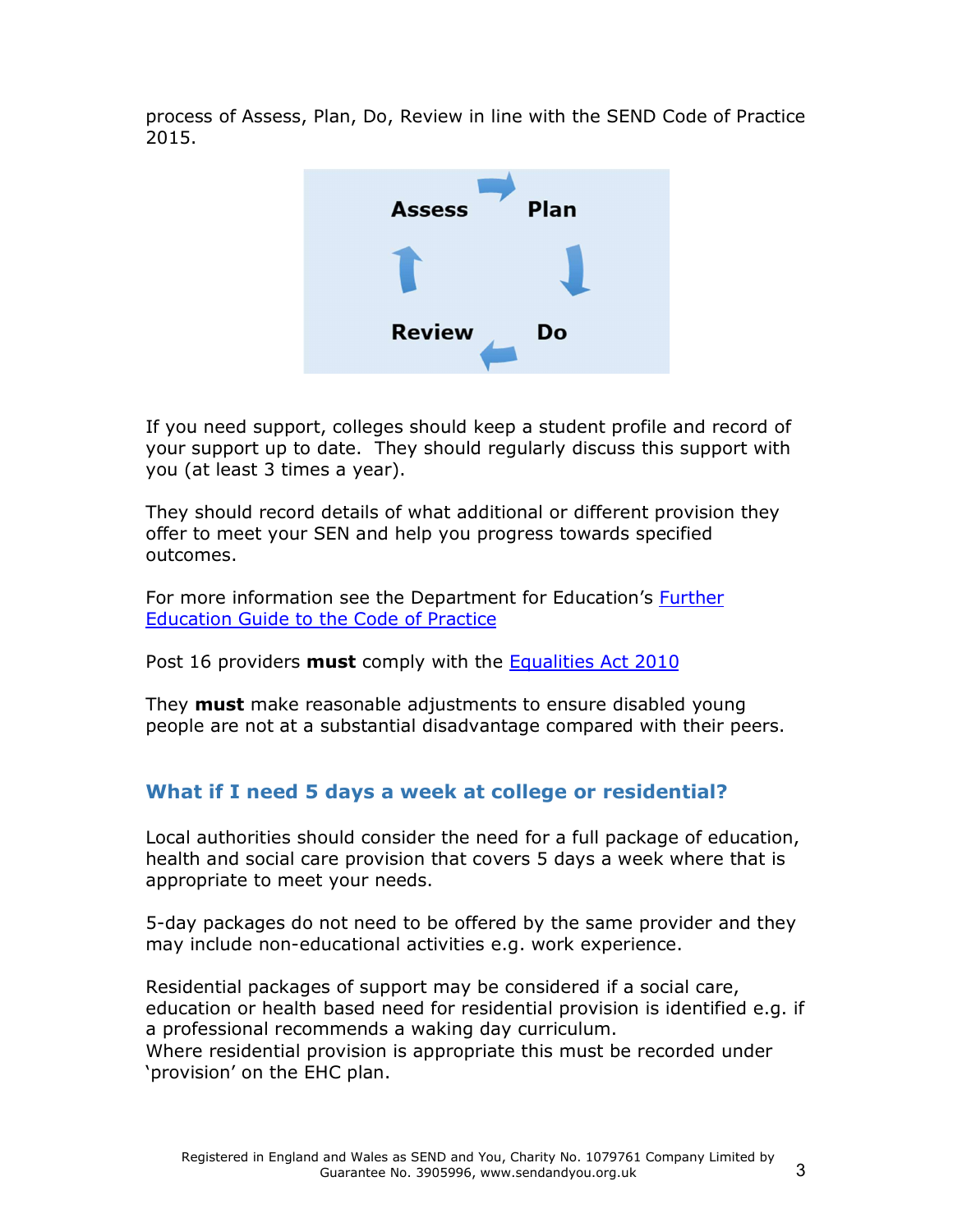# When does an EHC plan finish?

A local authority may only cease to maintain your EHC plan if:

- you have chosen to stop education and go into work
- you are going to University (universities offer their own support)
- you have completed all the outcomes on your EHC plan
- You have moved out of that local authority

You are expected to stay in education or training until you are 18.

For students aged 19 or over the SEND Code of Practice 2015, 9.200 says:

When deciding whether a young person aged 19 or over no longer needs the special educational provision specified in the EHC plan, a local authority must take account of whether the **education or training outcomes** specified in the EHC plan have been achieved.

Local authorities must not cease to maintain the EHC plan simply because the young person is aged 19 or over.

#### Any questions?

Please contact us if you are still unclear or have any questions about any information in this document, or about any other aspect of Special Educational Needs & Disabilities.

- call our Information, Advice & Support line: 0117 989 7725
- email us: support@[sendandyou](mailto:support@sendandyou.org.uk).org.uk
- contact us via our website: www.[sendandyou](http://www.sendandyou.org.uk).org.uk

The helpline is open 10am – 2pm Mondays, Wednesdays and Fridays during term time. There is an answer phone at all other times.

If you are 16 or over and would like a parent or carer to contact us on your behalf, you will need to complete a consent form. Your parent/carer can ask us for one or you can download one from our website.